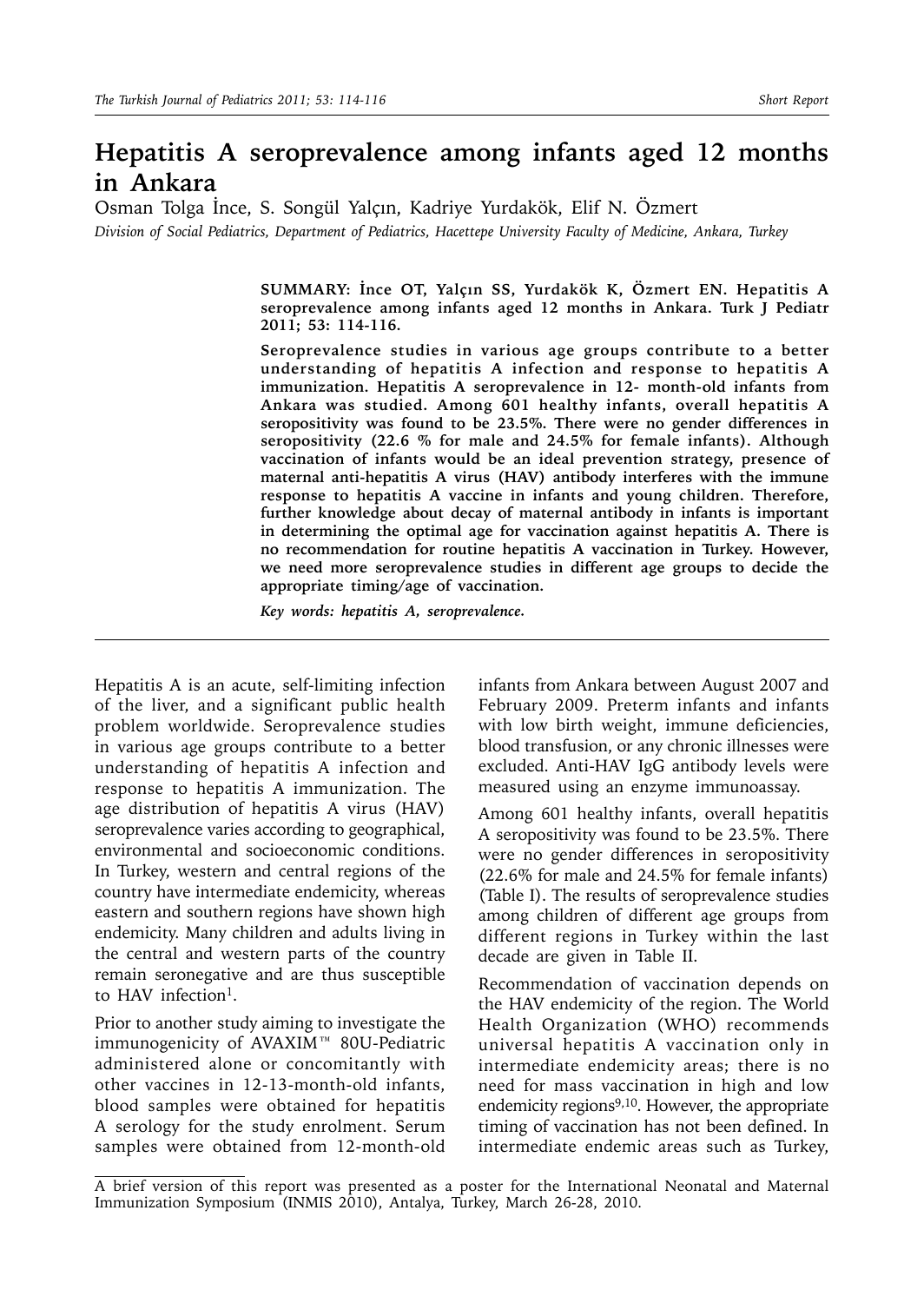| Gender | Yes        | No.        | Total     |
|--------|------------|------------|-----------|
| Male   | 72 (22.6)  | 247 (77.4) | 319 (100) |
| Female | 69 (24.5)  | 213 (75.5) | 282 (100) |
| Total  | 141 (23.5) | 460 (76.5) | 601 (100) |

**Table I.** Hepatitis A Seropositivity and Gender Difference

young children infected with hepatitis A can serve as a reservoir of infection for adolescents and adults, who are much more likely to develop clinical illness with a high morbidity and mortality. Thus, young children should be the primary focus of vaccination.

Hepatitis A vaccination interrupts virus transmission very efficiently and can lead to a substantial reduction in the incidence of hepatitis A infection in the entire population. Although vaccination of infants would be an ideal prevention strategy, in medium or high endemicity regions (like in our country), most women of childbearing age have anti-HAV antibody, which is transferred to their infants during pregnancy. For example, in Turkey, Alabaz et al*.*6 found that 138 (93.9%) of 147 newborn infants and their mothers were seropositive for hepatitis A. Kanra et al.<sup>3</sup> showed that HAV seroprevalence was 70.2% in infants under one year of age and 73.2% in women under the age of 30. They concluded that the transmission of maternal antibodies occurs at a high rate. Presence of maternal anti-HAV antibody interferes with the immune response to hepatitis A vaccine in infants and young children<sup>11,12</sup>. Therefore, further knowledge about decay of maternal antibody in infants is important in determining the optimal age for vaccination against hepatitis A.

Seroepidemiologic studies have indicated that maternally derived anti-HAV antibody titers remain high during the first six months of life but decay significantly by 12 months of age. For instance, in 2005, Alabaz et al.6 reported that seropositivity rates of infants at 3, 6, 9, 12, 15, and 18 months of age were 90.5%, 84.4%, 62.6%, 36.1%, 13.6%, and 6.1%, respectively (Fig. 1). According to these data, indicating that only 6.1% of infants in Turkey at the age of 18 months had remaining maternal antibodies, two-thirds of the infants over the age of 12 months are at high risk of acquiring HAV infection. In our study, hepatitis A seropositivity was found to be 23.5% in children at 12 months of age. Unfortunately, we were unable to determine whether these antibodies were of maternal origin or the result of an acquired infection. HAV immunization is given after the disappearance of maternal antibodies in developed countries; for example, the American Academy of Pediatrics recommends hepatitis A vaccination after one year of age<sup>10</sup>. There is no recommendation for routine hepatitis A vaccination in Turkey. However, we need more seroprevalence studies in different age groups to decide the appropriate timing/age of vaccination.

## **Acknowledgements**

The authors thank all the parents who gave consent for their child to be enrolled in this study. We also thank Dr. A. Rassouli for his support and contribution to the study. The study was financed by Sanofi-Pasteur.

| Investigator<br>Name        | Place       | Year | Age              | Case<br>number | Seropositivity<br>rate |
|-----------------------------|-------------|------|------------------|----------------|------------------------|
| Sidal et al. $2$            | Istanbul    | 2001 | 6 months-2 years | 150            | 12.2\%                 |
| Kanra et al. <sup>3</sup>   | 9 provinces | 2002 | 1-4 years        | 727            | 42.7%                  |
| Tanir et al. <sup>4</sup>   | Ankara      | 2003 | 6 months-2 years | 136            | 44.0%                  |
| Tosun et al. <sup>5</sup>   | Manisa      | 2004 | 6 months-2 years | 2.72.          | 47.8%                  |
| Alabaz et al. <sup>6</sup>  | Adana       | 2005 | 12 months        | 147            | 36.1%                  |
| Ozen et al. $7$             | Malatya     | 2006 | 3-6 years        | 286            | 17.5%                  |
| Arabacı et al. <sup>8</sup> | Canakkale   | 2009 | 0-6 years        | 77             | 49.3%                  |

**Table II.** Hepatitis A Seropositivity Rates of Different Age Groups in Turkey